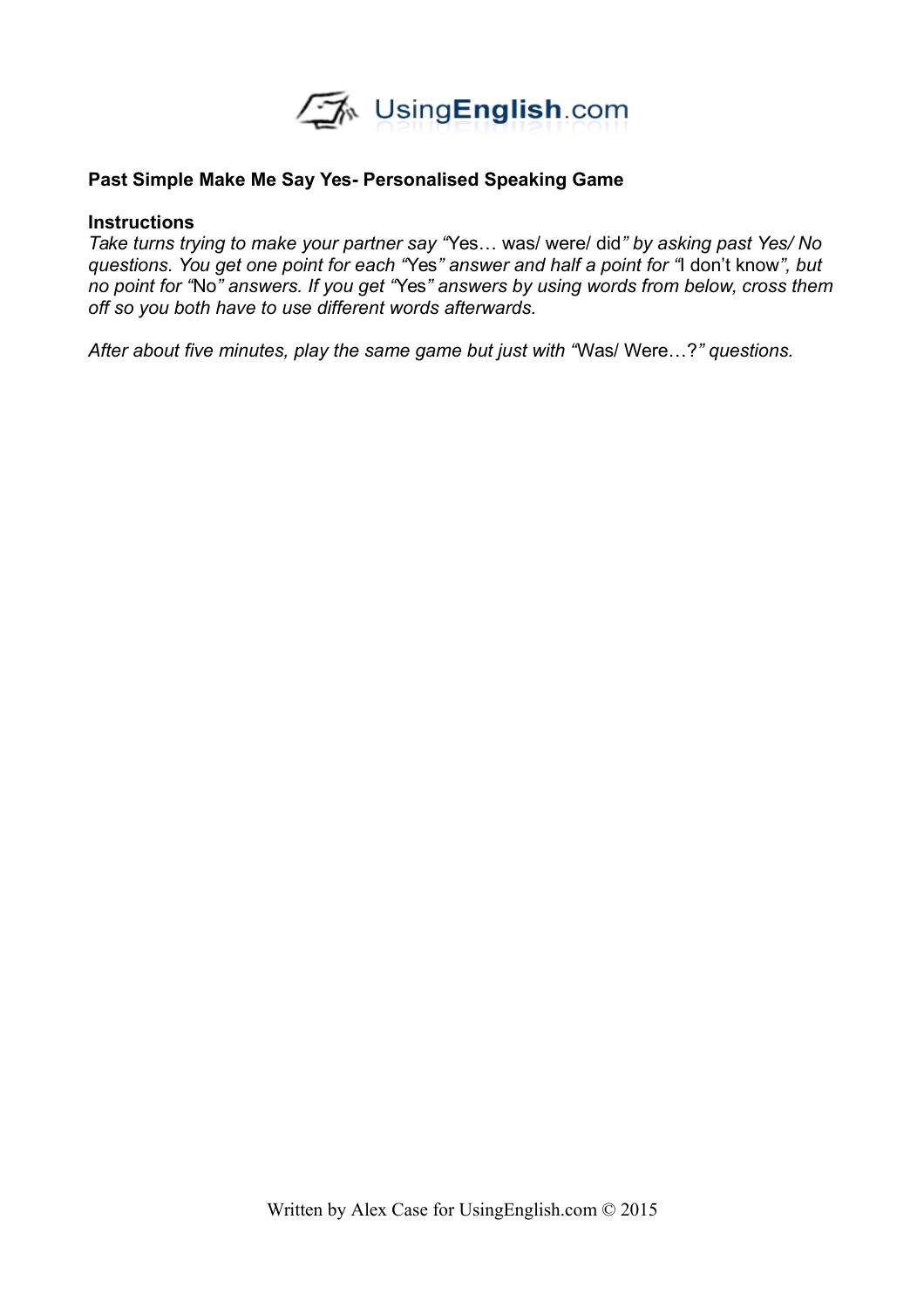

| <b>Possible questions</b>                                                          |                                   |  |
|------------------------------------------------------------------------------------|-----------------------------------|--|
| Were you?/ Was your?/ Were your s?                                                 |                                   |  |
| Did you?/ Did your $(s)$ ?<br>(big/ middle/ little) brother/ sister<br>aunt/ uncle |                                   |  |
|                                                                                    |                                   |  |
| $classmate(s)$ friend(s)<br>cousin(s)                                              |                                   |  |
| grandmother/ grandfather<br>mother/ father/ parents<br>teacher                     |                                   |  |
| at school/ home/ a soccer game/                                                    | after                             |  |
| brush                                                                              | o'clock<br>(today/<br>at          |  |
| buy                                                                                | yesterday)                        |  |
| carry                                                                              | at past/ to (the day              |  |
| clean                                                                              | before yesterday/<br>on           |  |
| dislike                                                                            | Monday)                           |  |
| do homework/                                                                       | before                            |  |
| drink                                                                              | in January/ February/             |  |
| eat                                                                                | March/<br>April/<br>May/          |  |
| finish                                                                             | July/<br>June/<br>August/         |  |
| get up                                                                             | September/<br>October/            |  |
| go home/ to school/ to the supermarket/ to the cinema/                             | November/December                 |  |
| to a party/ to                                                                     | last night/ weekend/              |  |
| go shopping/ hiking/  ing                                                          | week/ month/ year                 |  |
|                                                                                    | on day (morning/ af-              |  |
| happy/ sad/ tired/ hungry/ cold/ hot/ fat/ thin/ loud/                             | ternoon/<br>evening/              |  |
| quiet/ tall/ short/ sporty                                                         | night)                            |  |
| have breakfast/ lunch/ dinner/ a snack/                                            | on the $1^{st}/2^{nd}/3^{rd}/$ th |  |
| here                                                                               | of                                |  |
| in Tokyo/ Japan/ Asia/ Europe/ bed/ your house/ the liv-                           | this morning                      |  |
| ing room/ the park/ the playground/                                                | when you were/<br>he<br>$\bullet$ |  |
| leave                                                                              | was/ she was years                |  |
| like                                                                               | old                               |  |
| meet                                                                               | yesterday (morning/ af-           |  |